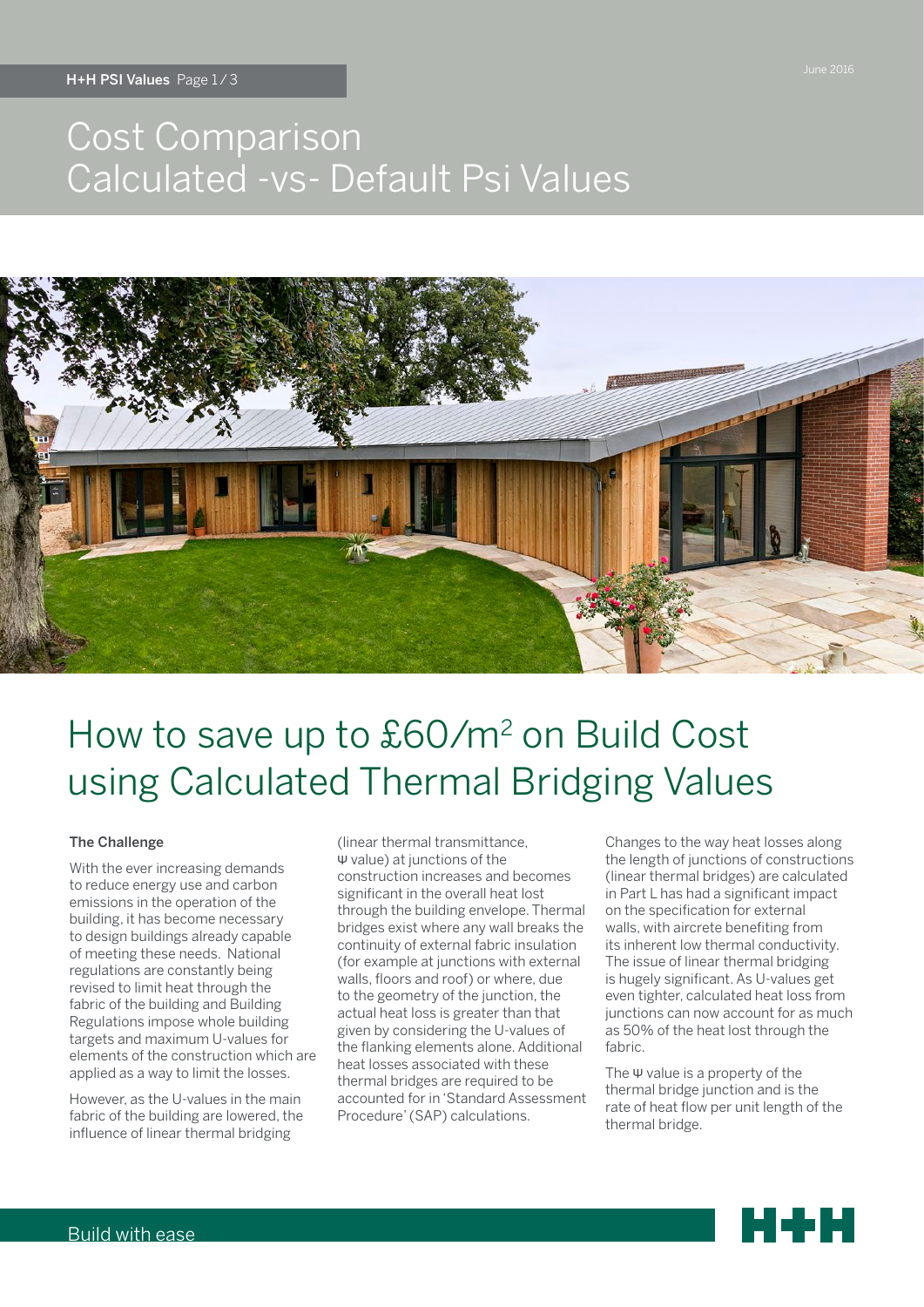### Cost Comparison Calculated -vs- Default Psi Values

### The Choices Currently

Approved Document L gives 4 choices of what to use for thermal bridges:

1) Table K1 of SAP gives values of Ψ applicable to different types of junctions when built in accordance with a set of construction details known as the Approved Construction Details (ACDs).

These details can be found on the Government's Planning Portal website at www.planningportal. gov.uk/buildingregulations/ approveddocuments/partl/ bcassociateddocuments9/acd and cover most common forms of construction, but in a very generic format. For example, for a typical cavity wall construction, the detail permits any type of thermal insulation in the cavity and is applicable to all types of masonry unit used on the inner skin of external wall. As a result, the values in the Table K1 of SAP tend to be conservative values.

2) Use calculated bespoke values. There are a number of websites available which provide an extensive range of psi values for a complete set of junctions using aircrete.

The Constructive Details Limited website (www.constructivedetails. co.uk) has three general construction types and produce a handbook for each, being:

- Cavity wall construction with a cavity fully filled with thermal insulation and an inner leaf of aircrete masonry
- Cavity wall construction with a cavity partially filled with thermal insulation and an inner leaf of aircrete masonry
- **Solid aircrete wall with external** insulation boards.

The LABC website (www.labc.co.uk/ registration-schemes/constructiondetails) provides a set of registered construction details that are built around the conventions for energy assessment. If the designer is looking for a particular junction type he can use the search function on the website to locate the detail.

The details from both the CDL and LABC have one thing in common; they have checklists and indications of what the critical points are to enable a construction to be checked on site and verified by an independent inspector and Building Control.

In the majority of cases, the psi values calculated and shown on both the CDL and LABC websites will be much improved from those obtained from the Planning Portal website. Typical Improvements re shown in Fig 1.

3) Use SAP Appendix K, Default values - this is an expensive solution. The values tend to be twice those given in 1 above, but there is no control over the junction detail. Hence, they tend to be very safe but very conservative values.

4) Use conservative default 'y-value' of 0.15 and ignore junction lengths. This will result in a very expensive solution, as demonstrated verleaf in Table 1.

Fig 1 Party Wall - Ground Floor Junction

Ψ - values (W/mK) SAP 2012 Approved value - 0.080

Constructive Details calculated values H+H Party Wall Standard grade 0.043

High Strength grade 0.049

### 39%-46% Improvement\*

\* Celcon Floor Blocks or Celcon Foundation Blocks